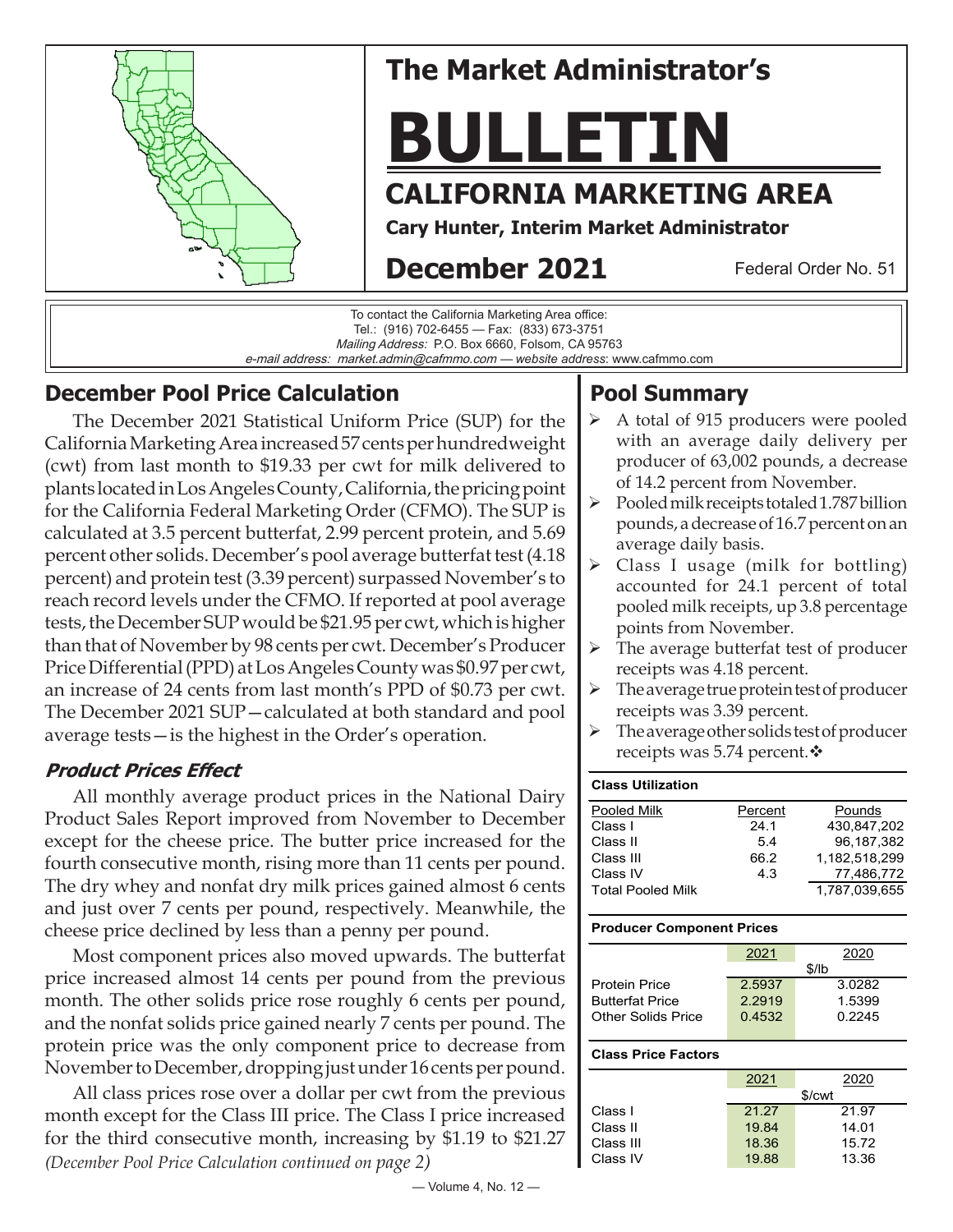## **December Pool Price Calculation** *(continued from page 1)*

per cwt, and the Class II price gained \$1.44 to \$19.84 per cwt. The Class III price improved by 33 cents to \$18.36 per cwt. Lastly, the Class IV price rose \$1.09 to \$19.88 per cwt, its highest level since October 2014. $\cdot$ 

**2021 Under the California Federal Marketing Order**

## **SUP, PPD Show Strength at Year's End**

The announcement of the December 2021 Statistical Uniform Price (SUP) marks the third full calendar year of California Federal Marketing Order (CFMO) operation. December's record high SUP finishes \$5.34 per hundredweight (cwt) above 2021's lowest price in February and \$4.69 above 2020's weighted average SUP of \$14.64 per cwt. The high price comes amid increasing input costs, continued effects of the pandemic, and inflationary concerns, but offers some optimism following the lower prices seen in 2019 and 2020.



Table 1 lists the CFMO simple average Class prices and the weighted average Producer Price Differential (PPD) and SUP for 2019, 2020, and 2021. Notably, both the average Class II and Class IV prices saw substantial gains from 2020 in 2021, increasing by \$2.14 and \$2.60 per cwt respectively. The average Class I price decreased by eight cents per cwt from 2020 to 2021, while the average Class III price fell by \$1.08 per cwt over the same period. The changes represent a second year of mixed movements in Class prices—a testament to the sharp price fluctuations in dairy markets over the last two years.

The weighted average SUP increased by \$1.92 per cwt (13.1 percent) at standard tests and by \$2.05 per cwt (12.8 percent) at pool average tests from 2020 to 2021. Both are below the weighted averages in 2019, suggesting that 2021's dairy prices on average did not fully regain their pre-pandemic levels. However, the SUP at standard tests in November and December 2021 were each more than \$1.70 per cwt above their 2019 levels. Figure 1 illustrates these prices and highlights their recent appreciation, plotting the SUP at standard and pool average tests from January 2019 to December 2021.

| Table 1: Federal Order 51 Average Prices, 2019-2021 |                    |          |                                |                    |            |                       |                      |
|-----------------------------------------------------|--------------------|----------|--------------------------------|--------------------|------------|-----------------------|----------------------|
| Simple Average Prices                               |                    |          | <b>Weighted Average Prices</b> |                    |            |                       |                      |
|                                                     | Class I            | Class II | Class III                      | Class IV           | <b>PPD</b> | SUP at                | SUP at Pool          |
|                                                     |                    |          |                                |                    |            | <b>Standard Tests</b> | <b>Average Tests</b> |
| Year                                                | \$/ <sub>cut</sub> |          |                                | \$/ <sub>cut</sub> |            |                       |                      |
| 2021                                                | 18.93              | 16.44    | 17.08                          | 16.09              | $-0.50$    | 16.56                 | 18.08                |
| 2020                                                | 19.01              | 14.29    | 18.16                          | 13.49              | $-3.41$    | 14.64                 | 16.03                |
| 2019                                                | 19.09              | 16.76    | 16.96                          | 16.30              | $-0.04$    | 16.80                 | 18.19                |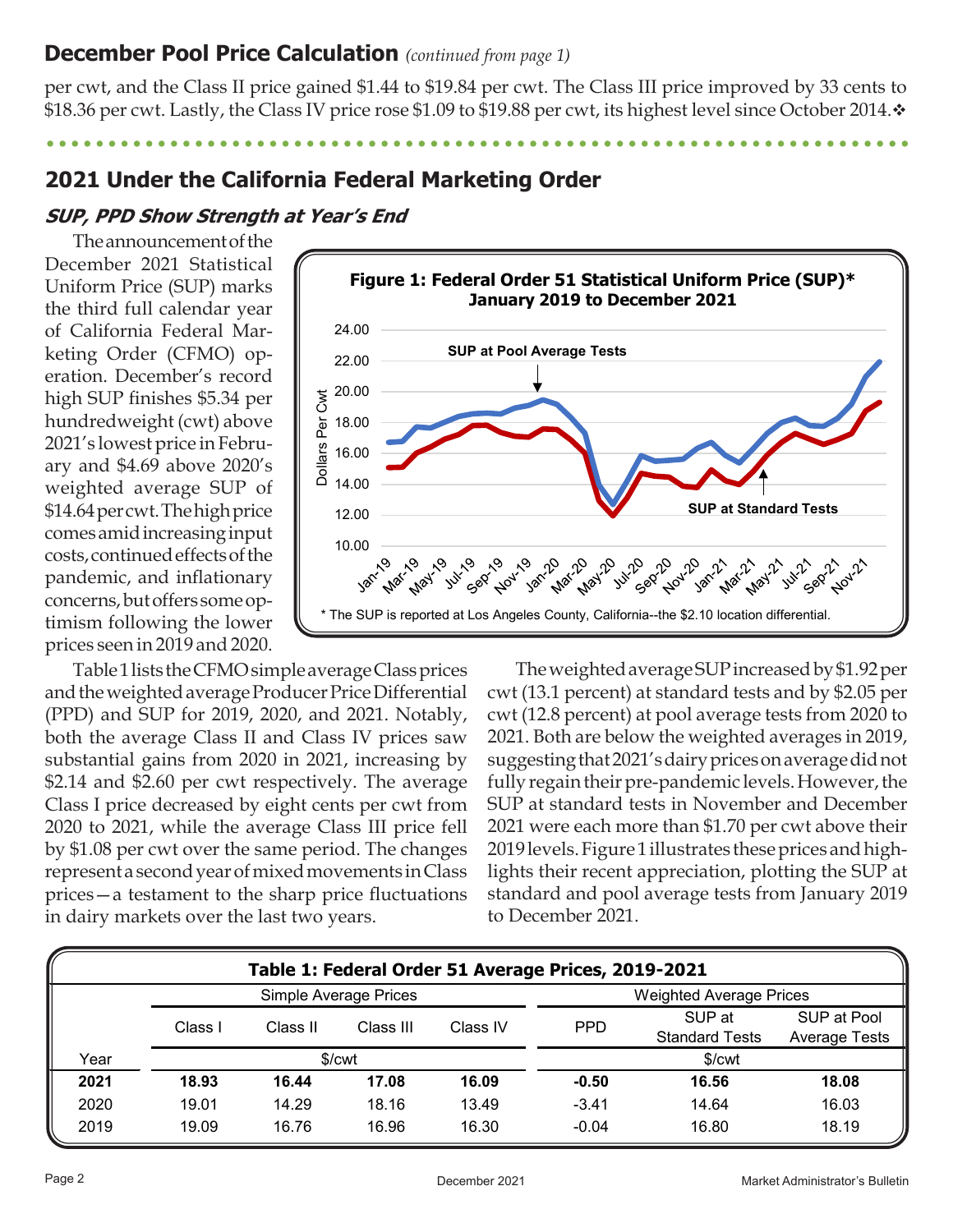#### **Class Utilization and Pooling Dynamics**

Figure 2 represents the monthly Federal Order 51 class utilizations for 2021. As shown in the figure, Class I and II utilizations were more constant over the period compared to Classes III and IV. Class I utilization saw its lowest volumes in May, June, and July—months typically associated with lower Class I demand—and peaked in November at 14.08 million pounds on a daily average



basis. Average yearly Class I volume declined 4.1 percent from 2019 to 2020 and 5.0 percent from 2020 to 2021 on a daily average basis. Class II utilization ranged between a daily average low of 3.1 million pounds in December and high of 4.43 million pounds in June, though fluctuated less substantially than the other Classes. Class II also posted a year-over-year decline in 2021 pool volume, decreasing 8.8 percent from 2020. Class I milk is required to be pooled, while most Class II pooling is optional. Thus, this decline in Class II receipts is not necessarily indicative of changing demand for Class II products.

Contrary to Classes I and II, Class III and IV utilizations exhibited dynamic shifts in the second half of 2021. Much like in most of 2020, price incentives contributed to low levels of Class III milk on the pool in the first half of 2021. In August, however, both the Class III and IV prices were more than 60 cents per cwt below the SUP at the highest location differential, contributing to the pooling of large amounts of Class III and IV milk. Large utilizations in these classes helped increase total pool receipts to the second highest volume on the CFMO at 2.54 billion pounds. The Class III price drew closer to the SUP in September, incentivizing the depooling of Class III milk at the lower location differentials<sup>1</sup>, and surpassed the SUP in October, contributing to further Class III depooling. In November, however, the Class IV price grew \$1.75 per cwt from October and exceeded the SUP by 3 cents per cwt, while the

Class III price dropped more than 70 cents below the SUP. This change in price position played a role in determining November's high Class III and low Class IV utilizations. These differences between the Class prices and the SUP were exacerbated in December. The Class III price was \$0.97 per cwt under the SUP, while the Class IV price was \$0.55 above the SUP, incentivizing handlers to pool Class III, but not IV, even further. From October to December, the Class III share of the pool increased 60.7 percentage points to 66.2 percent, while Class IV's share of the pool dropped 62.3 percentage points to just 4.3 percent. This shift in pool composition could persist into 2022 especially if these price relationships hold.

#### **2022 Outlook**

The January 2022 *World Agricultural Supply and Demand Estimates* report predicts the Class III price to average \$19.65 per cwt in 2022, the Class IV price to average \$20.90 per cwt, and the all-milk price to average \$22.60 per cwt in 2022. Moreover, the report expects prices for all dairy products listed—cheese, butter, nonfat dry milk, and dry whey—as well as for Class III and Class IV milk to move above 2021 levels in 2022. The increases across the classes and dairy products result in an expected \$3.95 per cwt gain in the average all-milk price from 2021. *Chicago Mercantile Exchange* Class III and IV futures as of January 19, 2022, are even more optimistic: Class III futures average \$21.13 per cwt across 2022 and those of Class IV average \$22.25 per cwt. Where both projections agree is that dairy prices will be significantly higher in 2022. $\div$ 

<sup>1</sup> For more information on the relationship between location differentials and pooling incentives, see the *August 2021 Bulletin*.